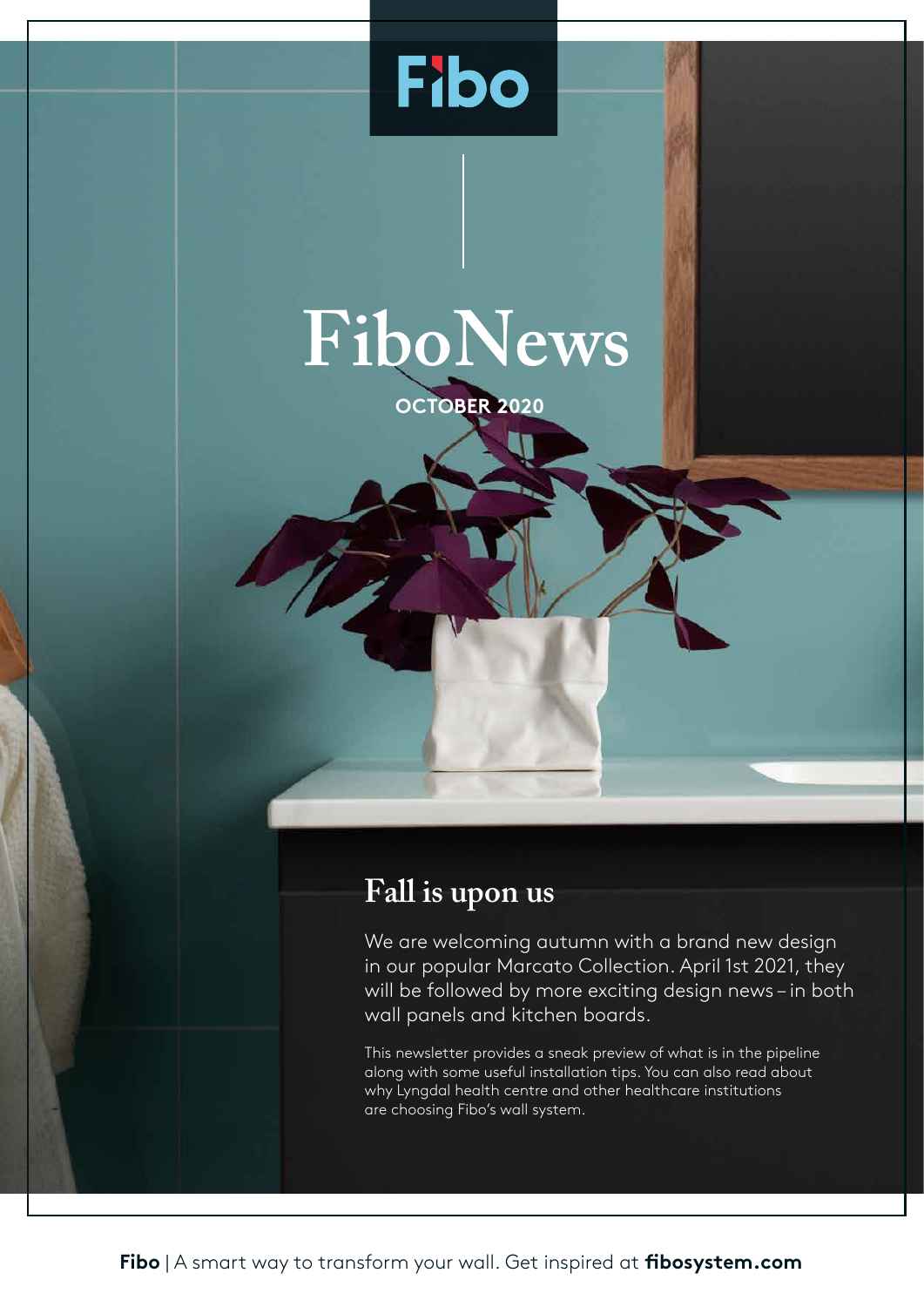

## **New Sintef calculations for fire and acoustics**

Revised documentation and a dedicated product manual are now available at Fibosystem.com.



- These are completely new calculations that do not exist in SINTEF Buildingdetails yet. Emphasis has also been placed on distinguishing between the type of plaster used, as there are so many different qualities on the market, says product development manager Elise Almås in Fibo.

The new calculations of fire and sound resistance relate to Fibo wall panels on walls with double or single solid timber studs.

We have also produced a dedicated product manual as a guide to the more technical issues that our standard fitting instructions do not cover, e.g. fitting panels in basements and how best to prepare the wall for Fibo wall panels and skirting, Elise says.

Look up the manual on fibosystem.com.

*Left: Fibo Wall Panel elevated 6-8 cm above floor, and replaced with vinyl membrane or floor membrane and tiles.*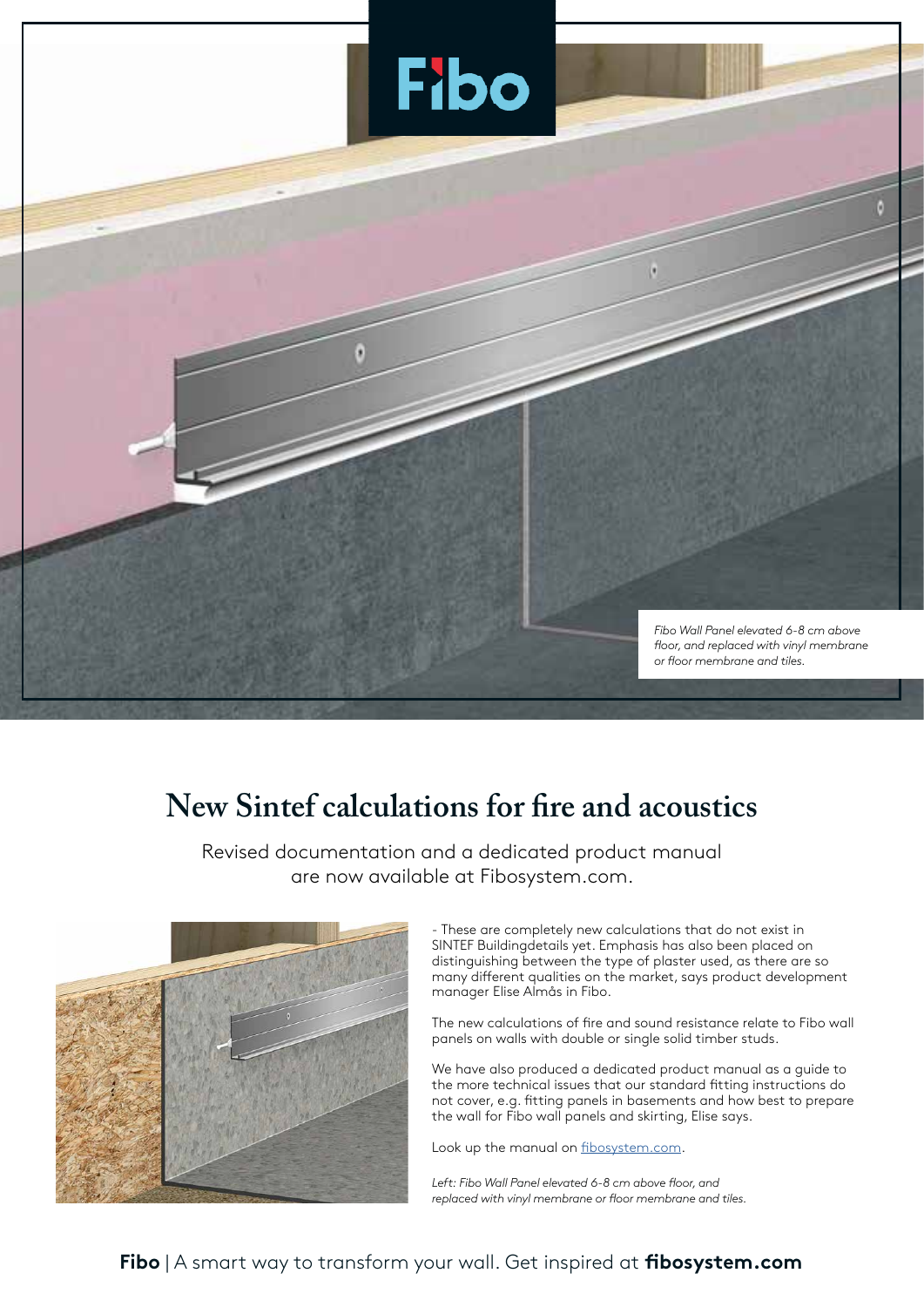

### **There is hygiene in these walls**

The new health centre in Lyngdal saved a great deal of time by opting for the Fibo wall system – a system that is increasingly popular in healthcare facilities because of its hygienic surfaces.

The health centre opened in spring and has 56 short and long-term beds along with a casualty ward. It also provides a range of associated services such as physiotherapy, occupational therapy, dental services, hair salon and fitness studio.

Fibo has supplied wall panels in the Denver White and Hanoi designs in rooms such as the kitchens and disinfection room.

"We saved a lot of time by using Fibo's wall system since it's much quicker to install than tiles," says construction manager Øystein Barøy, who also cites the benefits of avoiding building dust and tile adhesive.

Marketing director Kevin Hægeland at Fibo says the company is seeing rapid growth within the healthcare sector, partly because healthcare facilities require strict hygiene solutions.

"The Fibo wall system can withstand heavy use and is easy to clean due to its smooth surfaces. The Colour Collection also offers contrasting colours, which is sometimes specified to help people with impaired vision navigate in the bathroom," Hægeland says.